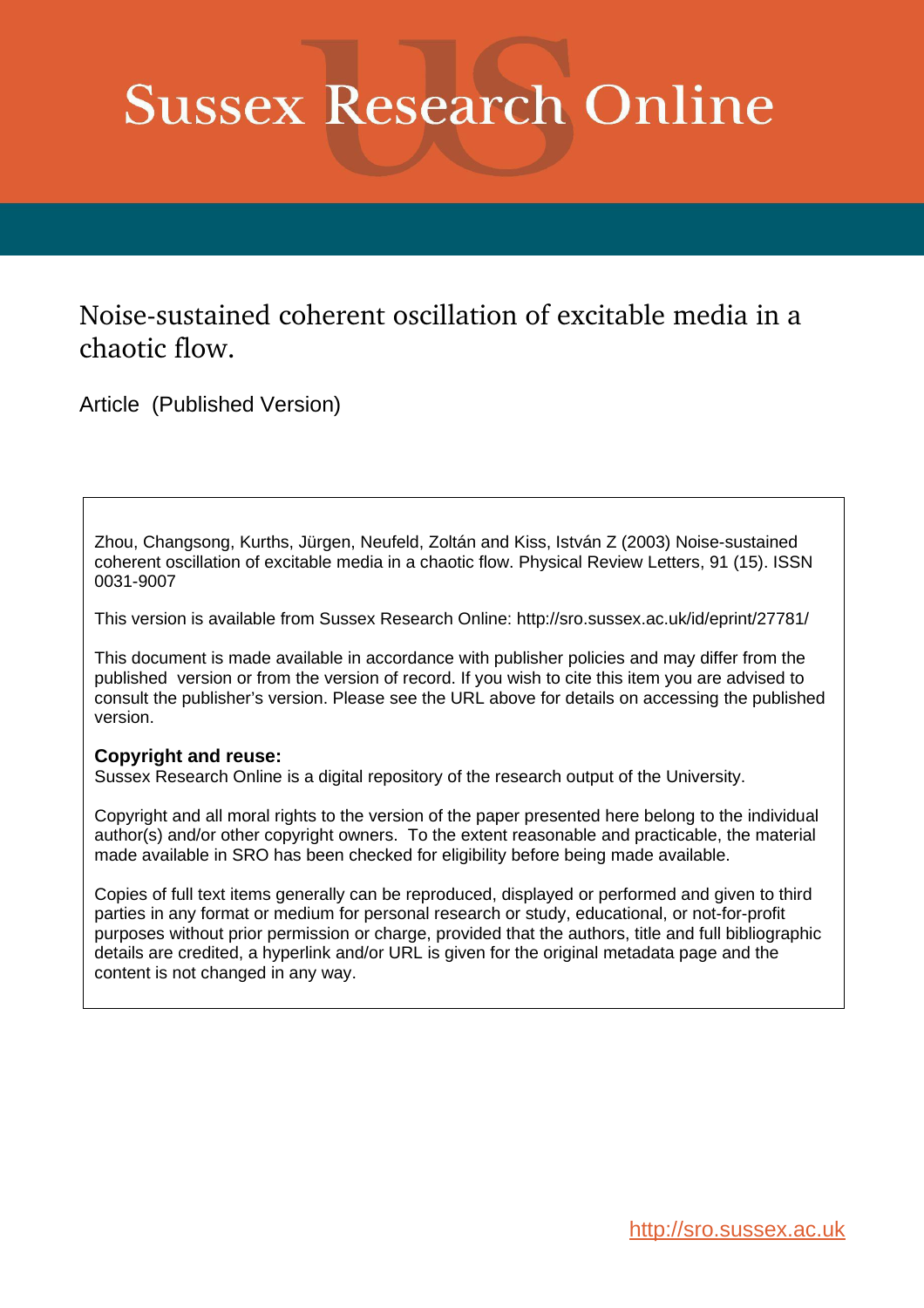## **Noise-Sustained Coherent Oscillation of Excitable Media in a Chaotic Flow**

Changsong Zhou,<sup>1</sup> Jürgen Kurths,<sup>1</sup> Zoltán Neufeld,<sup>2</sup> and István Z. Kiss<sup>3</sup>

<sup>1</sup> *Institute of Physics, University of Potsdam PF 601553, 14415 Potsdam, Germany*<br><sup>2</sup> Center for Nonlinear Studies, Los Alamos National Laboratory, Los Alamos, New Mexico S

*Center for Nonlinear Studies, Los Alamos National Laboratory, Los Alamos, New Mexico 87545, USA* <sup>3</sup>

*Department of Applied Mathematics, University of Leeds, LS2 9JT Leeds, United Kingdom*

(Received 20 March 2003; published 10 October 2003)

Constructive effects of noise in spatially extended systems have been well studied in static reactiondiffusion media. We study a noisy two-dimensional Fitz Hugh–Nagumo excitable model under the stirring of a chaotic flow. We find a regime where a noisy excitation can induce a coherent global excitation of the medium and a noise-sustained oscillation. Outside this regime, noisy excitation is either diluted into homogeneous background by strong stirring or develops into noncoherent patterns at weak stirring. These results explain some experimental findings of stirring effects in chemical reactions and are relevant for understanding the effects of natural variability in oceanic plankton bloom.

Constructive effects of noise in nonlinear systems, such as stochastic resonance (SR) [1], coherence resonance (CR) [2], noise-induced transitions [3], and noise-enhanced stability [4] have been a subject of great interest. Recently, the attention has been shifted to spatially extended systems [5–16]. Effects such as array-enhanced SR [8], array-enhanced CR [9], noiseenhanced signal propagation [10], noise-enhanced synchronization [11], or array-enhanced frequency and phase locking to weak signals [12] have been observed. In subexcitable reaction-diffusion media, noise-sustained wave propagation [13] or global oscillation [14] occurs due to multiplicative noise-induced transitions of the system to the excitable or the oscillatory regime [15]. Double noise effects have been demonstrated in systems subjected to both multiplicative and additive noises [16]. In these studies, the media are static, and the constructive effects are a consequence of the interplay between local excitation (switching) due to noise perturbation and propagation of excitation (wave) due to diffusion.

In nature and many engineering examples, the media, however, are not necessarily static, but quite on the contrary, may be subject to a motion, e.g., when stirred by a flow. This occurs especially in chemical reactions in a fluid environment [17], conversion of pollutants in atmospheric flows, or bloom of plankton in oceanic currents. Mixing due to chaotic advection [18] of the flow has strong influences on the pattern formation of excitable media [19]. Chaotic stirring and excitability are two features relevant to bloom of plankton, e.g., in ocean fertilization experiments [20], which can be described by an initial value problem of an excitable model subjected to turbulent ocean currents [21].

Noise, such as that from the natural variability, is inevitably present in this type of system, but its effects have not yet been addressed. In this Letter, we investigate the interplay among noise, excitability, diffusion, and mixing in excitable media advected by a chaotic flow, in a two-dimensional Fitz Hugh–Nagumo model described

DOI: 10.1103/PhysRevLett.91.150601 PACS numbers: 05.40.–a, 05.45.–a, 47.52.+j, 82.40.Ck

by the reaction-advection-diffusion equations:

$$
\frac{\partial C_1}{\partial t} + \mathbf{v}(\mathbf{r}, t) \cdot \nabla C_1 = C_1 (a - C_1)(C_1 - 1) - C_2
$$
  
+ 
$$
D \nabla^2 C_1, \tag{1}
$$

$$
\frac{\partial C_2}{\partial t} + \mathbf{v}(\mathbf{r}, t) \cdot \nabla C_2 = \epsilon (C_1 - 3C_2) + \xi(\mathbf{r}, t) + D \nabla^2 C_2,
$$
\n(2)

where *a* is the excitation threshold, *D* is the diffusion constant, and  $\epsilon \ll 1$  is the time scale of the slow variable  $C_2$ . The spatially homogeneous system has a stable fixed point at  $(C_1, C_2) = (0, 0)$ , while it generates a large excursion to a maximum  $C_1 \approx 1$  when perturbed over the threshold *a*. The noise  $\xi(\mathbf{r}, t)$  is Gaussian white in space and time, satisfying  $\langle \xi(\mathbf{r}, t) \xi(\mathbf{r}_1, t_1) \rangle = 2\Gamma \delta(\mathbf{r} \mathbf{r}_1\delta(t - t_1)$ , with  $\Gamma$  being its intensity.

The flow is assumed to be imposed externally, with a velocity field  $\mathbf{v}(\mathbf{r}, t)$  independent of the reaction:

$$
v_x(x, y, t) = \frac{L}{T} \Theta \left( \frac{T}{2} - t \text{mod} T \right) \sin \left( \frac{2\pi y}{L} + \phi_i \right), \tag{3}
$$

$$
v_y(x, y, t) = \frac{L}{T} \Theta\left(t \mod T - \frac{T}{2}\right) \sin\left(\frac{2\pi x}{L} + \phi_{i+1}\right), \quad (4)
$$

where  $\Theta$  is the Heaviside step function. This is a wellknown standard model for mixing by chaotic advection [18]. The random phase  $\phi_i$  in each half period makes the velocity field aperiodic to avoid transport barriers typically present in time-periodic flows [18]. Under the advection of such a flow, the fluid elements separate exponentially at a rate proportional to the stirring rate  $\nu = 1/T$  [19]. The results below are not specific to this flow but should be characteristic to a class of unsteady laminar flows.

We consider the system on the unit square  $(L = 1)$  with doubly periodic boundaries in the weak diffusion case  $L^2 / (DT) \gg 1$ . The parameters used in our simulations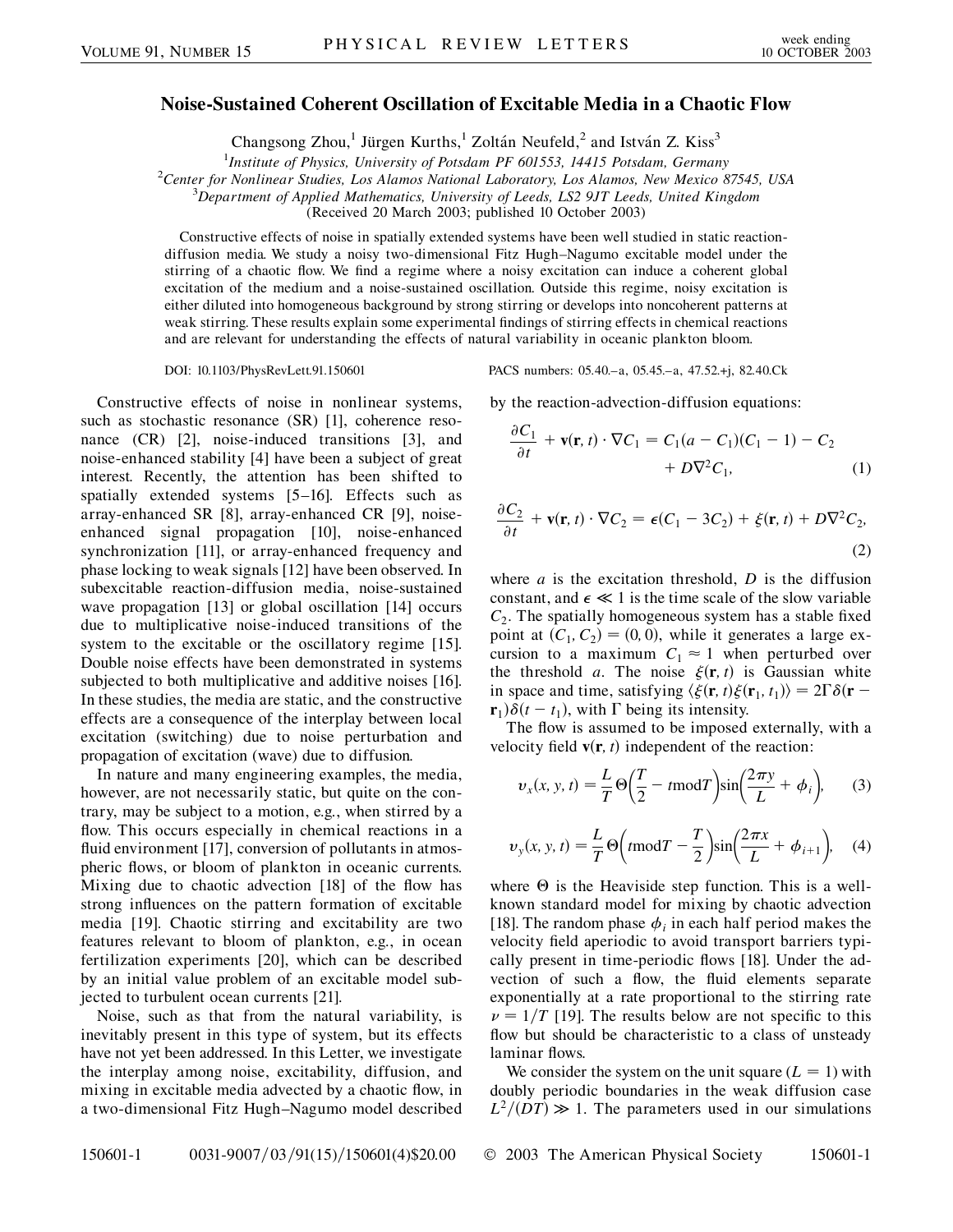

FIG. 1. Typical patterns of  $C_1(x, y)$  of the motionless  $[(a) \mathbf{v}]$ **0**] and stirred  $[(b)$   $\nu = 0.08]$  media, in the presence of noise with an intensity  $\Gamma = 2^4 \times 10^{-10}$ .

are  $a = 0.25$ ,  $D = 10^{-5}$ ,  $\epsilon = 10^{-3}$ . The system is integrated initially from the homogeneous steady state (HSS)  $(C_1, C_2) = (0, 0)$ , using a semi-Lagrangian scheme for the deterministic part; then an independent noise term the deterministic part; then an independent noise term  $[\sqrt{2\Gamma\Delta t}/\Delta x]\eta_{ij}$ , where  $\eta_{ij}$  is a random number from the normal distribution  $N(0, 1)$ , is added to  $C_2(i, j, t)$  at each grid point  $(i, j)$  [5]. We fix  $\Delta t = 0.05$  and  $\Delta x = L/600$ . We study the system behavior with respect to the noise intensity  $\Gamma = 2^{\alpha} \times 10^{-10}$  and the stirring rate  $\nu$ of the flow.

For the weak diffusion *D* considered here, noise alone cannot generate large-scale coherent behavior in the motionless media ( $v \equiv 0$ ). Many noise-induced excitation centers diffuse to form random patterns of small excited patches, as seen by a typical snapshot at a noise level with  $\alpha = 4.0$  [Fig. 1(a)]. The number of excitation centers increases at larger noise intensities; however, the patches do not grow to a scale comparable to the domain size *L*2. For the system subjected to the stirring of the flow ( $\nu$  = 0.08), the same noise intensity with  $\alpha = 4.0$  cannot generate visible excitation patches [Fig. 1(b)]. Mixing of the flow tends to spread and dilute small excited centers before they can grow through diffusion as in the motionless media. The domain is almost uniform around HSS, as seen by a mean concentration  $\langle C_1 \rangle \sim 10^{-3}$  in Fig. 2(a).

For a larger noise with  $\alpha > 4.0$ , excitation of the media occurs after a period of time.  $\langle C_1 \rangle$  is now composed of a train of large spikes with almost periodic intervals  $T_I$ , as seen in Fig. 2(b) for  $\alpha = 5.0$ . The large spikes of  $\langle C_1 \rangle \approx 1$ correspond to a coherent global excitation (CGE) of the whole domain, such that at all spatial points  $C_1(x, y) \approx 1$ , through the development of filaments. The typical process is shown in Fig. 3. At some moment, a strong enough local excitation survives the stirring. Instead of being diluted into the background, it is elongated along the trajectory of the flow and develops into filaments with a characteristic width resulting from a competition between the stirring and the diffusion [19]. The filaments become denser and denser to fill the whole domain. Later on, the whole domain starts to relax synchronously back to a close vicinity of HSS. The process repeats to generate a noisesustained coherent oscillation of the mean field  $\langle C_1 \rangle$ .

To measure the degree of synchronization of the domain, we calculate the standard deviation  $\sigma_C$  of  $C_1$  over the domain as a function of time:



FIG. 2. Time series of mean value  $\langle C_1 \rangle$  (solid lines) and standard deviation  $\sigma_C$  (dotted lines) of the concentration  $C_1(x, y)$  at various noise intensities  $\Gamma = 2^{\alpha} \times 10^{-10}$ : (a)  $\alpha =$ 4.0, (b)  $\alpha = 5.0$ , (c)  $\alpha = 6.0$ , (d)  $\alpha = 7.3$  and (e)  $\alpha = 9.0$ . The stirring rate of the flow is  $\nu = 0.08$ .

$$
\sigma_C(t) = [\langle C_1(\mathbf{r}, t)^2 \rangle - \langle C_1(\mathbf{r}, t) \rangle^2]^{1/2}.
$$
 (5)

In Fig. 2(b) ( $\alpha = 5.0$ ), it is seen that  $\sigma_C$  increases when the filaments grow till they fill the whole domain, where  $\sigma_C$  drops quickly to a quite small value  $\sigma_C \sim 10^{-2}$  corresponding to a CGE of the whole domain. Such a wellexpressed synchronization is lost temporally when parts of the domain change to  $C_1 \approx -0.25$  quickly, while the others still have  $C_1 \approx 0.75$ . As a result,  $\sigma_C$  obtains a smaller peak at a rapid decrease of  $\langle C_1 \rangle$ . Note that in the noise-free media starting from a strong enough initial perturbation [19],  $\sigma_C$  also displays the first peak corresponding to the growth of the filaments; however, it decays monotonously to zero without exhibiting a second smaller peak. This noise-induced temporal inhomogeneity is homogenized quickly by stirring, and the synchronization is restored during the slow relaxation phase so that the whole domain approaches simultaneously back to



FIG. 3. Development of filaments and formation of a coherent global excitation for  $\alpha = 5$ . The stirring rate  $\nu = 0.08$ .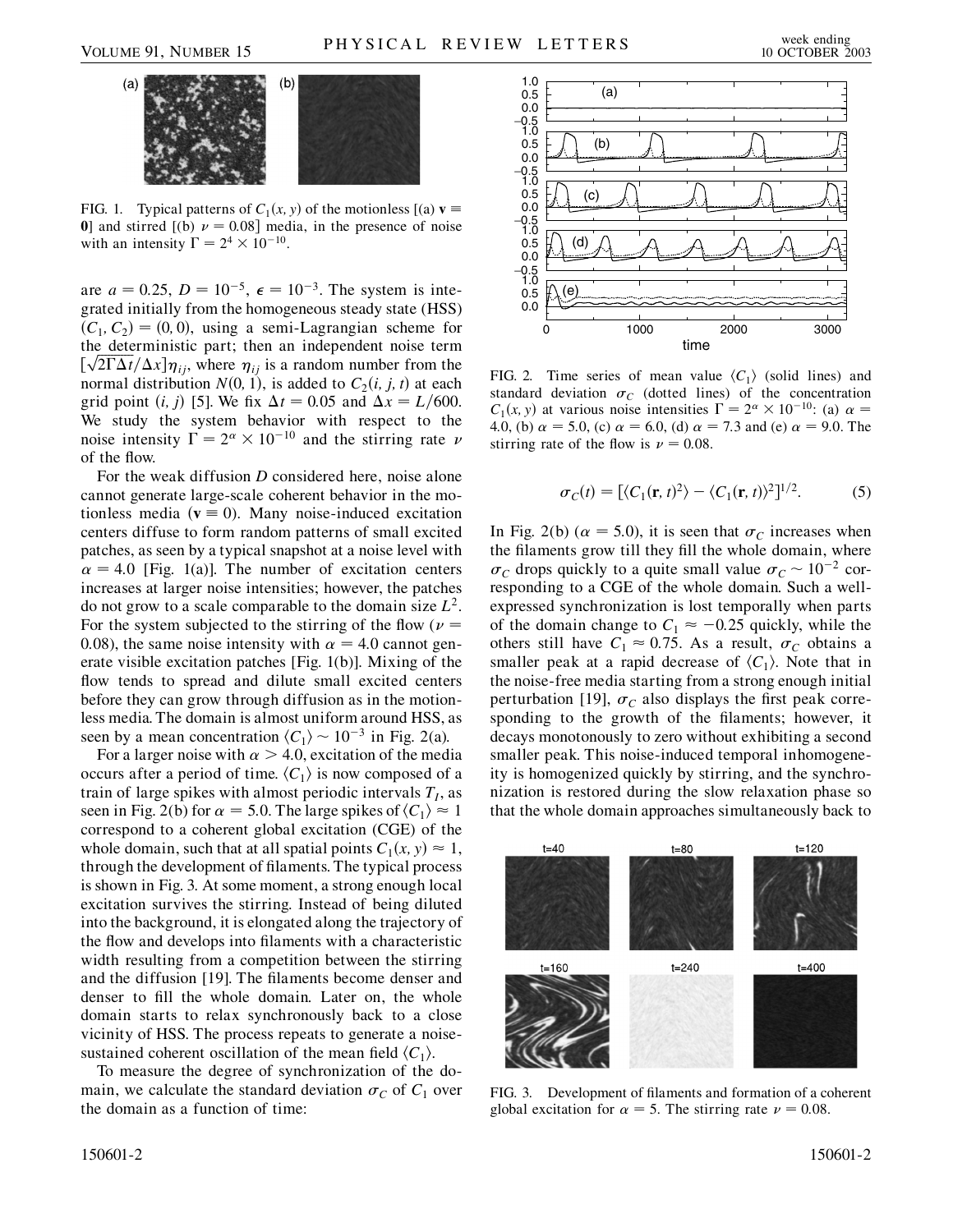

FIG. 4. Persistent noncoherent patterns at a large noise  $\alpha$  = 9.0. The stirring rate  $\nu = 0.08$ .  $0 \begin{bmatrix} 0 & 0 & 1000 \\ 1 & 10 & 100 \\ 0 & 1 & 100 \end{bmatrix}$ 

a close neighborhood of HSS to allow another round of excitation. At a larger noise, e.g.,  $\alpha = 6$  [Fig. 2(c)], a strong enough local excitation can develop within a shorter time, resulting in an earlier global excitation and shorter intervals  $T_I$  between the spikes of  $\langle C_1 \rangle$ .

However, for an even larger noise level, e.g.,  $\alpha = 7.3$ [Fig. 2(d)], after the first coherent global excitation from the initial HSS, not all the points of the domain relax simultaneously back to the close vicinity of the fixed point (0*;* 0). A small part of them become excited at early times before coming close to the fixed point. Later on, the filaments developed from excitations at different times cannot merge completely to form a fully CGE. The followed spikes are clearly lower than the first one, and the corresponding  $\sigma_C$  is clearly far away from zero.

With increasing noise intensity, more and more parts of the domain can be excited before coming back to the close vicinity of the fixed point. The coherence is lost, and there are no longer pronounced and large spikes in  $\langle C_1 \rangle$  after the first one. At a rather strong intensity, e.g.,  $\alpha = 9.0$  [Fig. 2(e)], the whole domain does not achieve a CGE even from the initial HSS. The synchronization is totally destroyed and  $\sigma_C$  never comes close to zero again. The corresponding noncoherent patterns (Fig. 4) are composed of many random filamentlike strips.

The above three regimes, i.e., homogenization, coherent global excitation, and noncoherent excitation, can be manifested by the variance of the oscillation of  $\langle C_1 \rangle$ :

$$
Var(\langle C_1 \rangle) = \langle \langle C_1 \rangle^2 \rangle_t - \langle \langle C_1 \rangle \rangle_t^2, \tag{6}
$$

where  $\langle \rangle_t$  denotes average over time after a transient  $t =$ 500. As shown in Fig. 5(a) for fixed  $\nu = 0.08$ , Var( $\langle C_1 \rangle$ ) experiences an abrupt increase around  $\alpha = 4.0$ , and it keeps almost flat in the range of  $\alpha \in (4.0, 7.0)$  for the CGE. The interspike interval  $T_I$  is the sum of the fixed duration of a single excitation cycle and the time necessary to produce a surviving excitation center. Close to the threshold, the stochastic waiting time is much longer and irregular, and therefore  $T_I$  also fluctuates. Otherwise the deterministic part dominates and there is a more regular (although not perfect) periodicity. The mean  $T<sub>I</sub>$  decreases with increasing noise intensity  $\Gamma$  till too large noise prevents a CGE [Fig. 5(b)]. This behavior is similar to CR in zero-dimensional excitable elements [2] and in coupled arrays of such elements [9,11], where noise generates the most regular spike trains at some intermediate intensities.



FIG. 5. Variance of  $\langle C_1 \rangle$  [(a),(c)] and mean interspike interval  $T_I$  [(b),(d)] as a function of the noise intensity  $\Gamma$  (left:  $\nu =$ 0.08) and the stirring rate  $\nu$  (right:  $\Gamma = 2^5 \times 10^{-10}$ ).

Figure 6 shows the three regimes in the parameter space  $(\alpha, \nu)$ . When the noise is rather small  $(\alpha \le 2.0)$ , a weak stirring ( $\nu \sim 0.02$ ) already induces homogenization of the media. At even weaker stirring rates, noise excitation simply develops into noncoherent excitation, because such stirring rates do not support CGE even in noise-free media with strong enough initial perturbations [19]. For stronger noise levels, the regime of CGE appears. In this regime, noise is strong enough to induce a sufficiently large excitation center, but importantly, it does not affect much the growth of the filaments to form a CGE and then synchronized relaxation back to HSS for sustained coherent oscillations of the media. When the stirring rate is above the upper boundary, all noisy excitations are diluted and the domain is homogenized; while below the lower boundary weaker mixing is not enough to maintain a synchronized relaxation to HSS, resulting in a noncoherent excitation. Figures 5(c) and 5(d) depict the transitions via the varying stirring rate  $\nu$  at the fixed noise level  $\alpha = 5.0$ . The interspike interval of  $\langle C_1 \rangle$  increases on average and becomes clearly erratic when  $\nu$  approaches the upper boundary of the CGE regime.

The mechanism underlying the CGE is the nonuniform sensitivity of the system to noisy perturbations. The dynamics of CGE can be divided into a stochastic and a deterministic component. There exists a minimal characteristic length scale  $l_0 \sim \sqrt{(D/\nu)}$ , over which there is fast



FIG. 6. Phase diagram of the system in the parameter space  $(\alpha, \nu)$ . The symbols represent homogenization  $(\Box)$ , coherent global excitation  $(\blacksquare)$ , and noncoherent excitation  $(\bigcirc)$ .